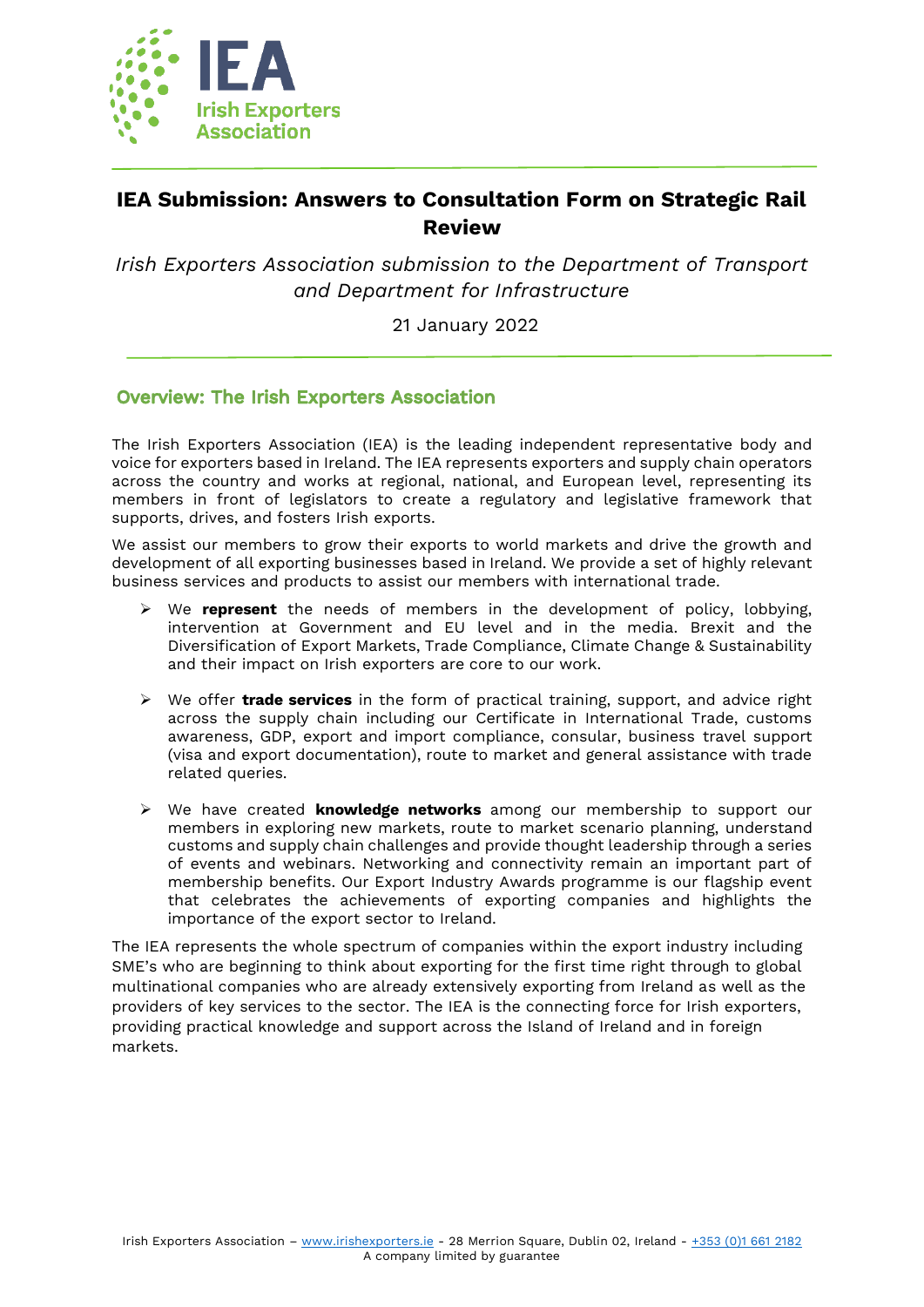

## **All Island Strategic Rail Review**

## **Of the goals listed below, please rank them in terms of importance to you (by clicking and dragging), with the first being most important and the last least important.**

Improve All Island Connectivity Between Major Cities

Foster economic activity

Encourage sustainable mobility

Contribute to Decarbonisation

Enhance Regional and Rural Accessibility

Achieve economic and financial feasibility

### **Are you responding as an individual or on behalf of a group/organisation?**

Organisation.

### **What is your personal or organisational vision for the future of rail in your area, or across the island?**

The Irish Exporters Association represents a wide range of businesses from all around Ireland, encompassing most industries. As such, we are deeply invested in the future of rail in the country, as it directly impacts our members' ability to conduct their business successfully. Secondly, a key policy priority for the IEA is sustainable trade and investment and we therefore welcome the Department's efforts to place sustainability at the centre of its strategy.

Our vision for the future of rail in Ireland includes suggestions of various topics:

First of all, we must note that the overall strategy and the underlying plans for the elements within it must conform to the policies of the EU, not only to ensure as far as possible a seamless transport community, but also to enable the sectors to secure the maximum possible grant and other financial assistance being made available under Community "Green" programmes. The primary function of each of the 5 Goals is to enable the population of the island to move both themselves and the goods they produce and consume, in an economical and environmentally friendly manner.

Around 18% of Ireland's greenhouse gas emissions now come from the transport sector, the second largest polluting industry in the country after agriculture, and this number needs to be reduced significantly in order for Ireland to achieve its goal of reducing emissions by 51% by 2030. Rail freight generates 76% less emissions (per tonne-km) than road haulage. However, there has been a decline in the volume of freight transported by rail over the last 3 decades<sup>1</sup> and we therefore need to work on developing the freight routes currently only accessible to road haulage.

Another crucial factor to consider when seeking to plan infrastructure development must be the steady increase in population throughout the island. The Covid pandemic has changed people's living and working patterns, with more of them returning to rural areas or living further away from city centres. These changes must be taken into account when developing new infrastructure to ensure they correspond to the needs of people across the island.

<sup>&</sup>lt;sup>1</sup> As stated in the 2040 Rail Freight Strategy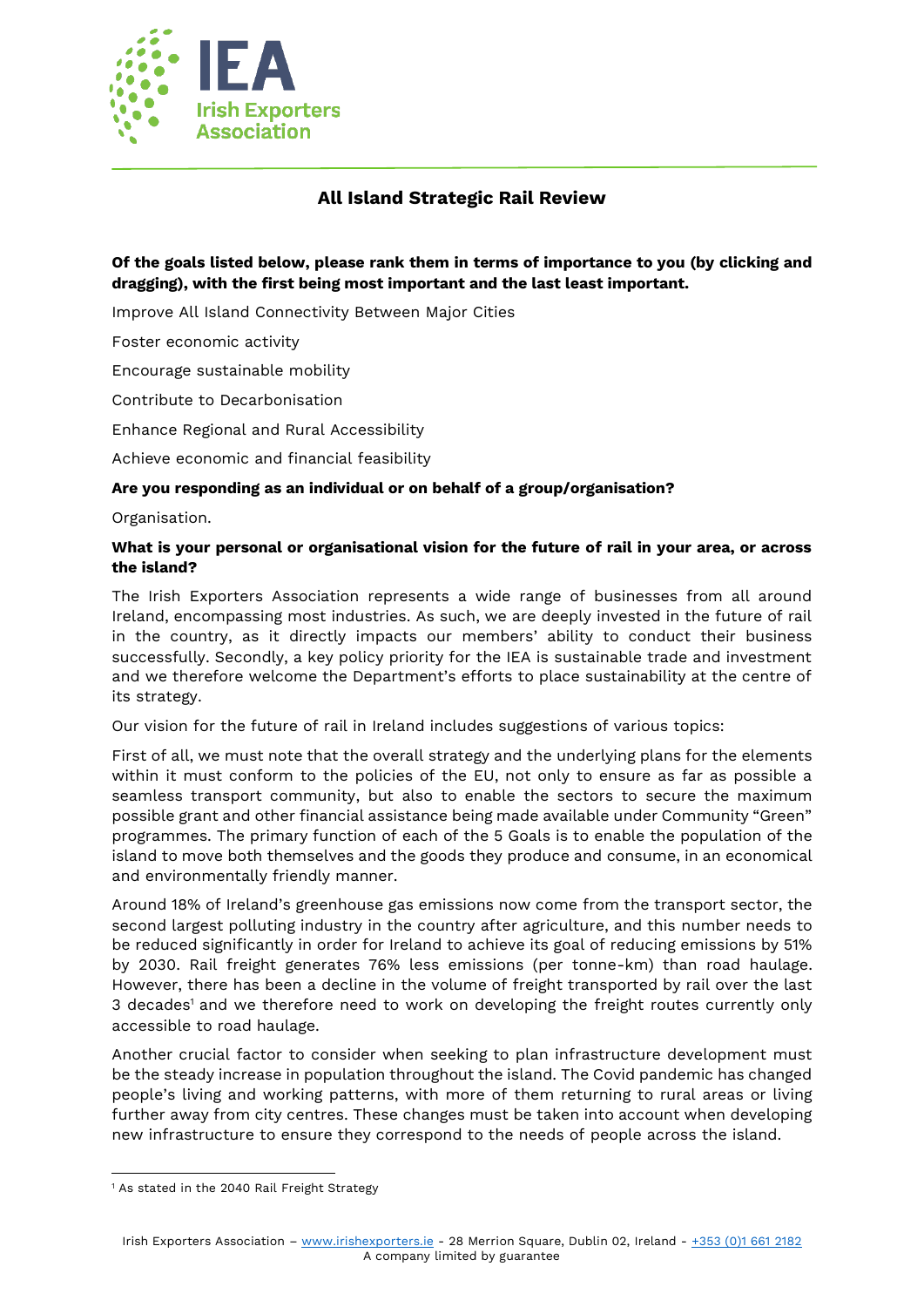

Furthermore, while it is a fact that rail transport emits far less greenhouse gas emissions compared to road transport, we must still consider where the energy used to power the system is coming from and how it is used. As such, we recommend sourcing as much as this energy from renewable or clean energy providers. The IEA supports the climate action related objectives of moving the rail service provision throughout the island onto an electric and/or a hydrogen powered system.

Secondly, with regards to incentivising more people to use rail services for personal or business use and whilst doing so contribute to decarbonisation, we believe the following points are key to achieving that:

- The creation of large parking structures outside of cities, where people can leave their personal vehicles and take the train into town. Such structures would lower the number of cars in cities, therefore improving parking issues, decreasing air pollution, and bringing Ireland closer to achieving the 2050 national target of climate neutrality. While there is limited provision of such facilities in Belfast, some cities, such as Bordeaux in France, already have similar systems in place and have seen great improvements in terms of traffic and use of rail services.
- Connecting all international airports on the island of Ireland to the rail network would allow both residents and visitors to access not only the cities themselves, but in particular, any part of the country at a higher speed and at a lower carbon footprint, as it would alleviate the need for personal transportation or bus services.
- Further promoting awareness of the benefits of using rail service amongst the public would also be advisable, potentially showing how much money would be saved for customers using rail services vs personal transportation being one benefit, but as public awareness of Climate Change grows, emphasising the more environmentally friendly nature of taking the train over the bus or the car is a very important message to get out there.

Lastly, working on making the Irish Rail app more user-friendly would likely incentivise people to use the service at a higher rate. Current feedback includes the need for more accurate real-time updates on services, as well as the request for a simpler way to book and purchase tickets, and a more reliable app in general.

## **Are there any key gaps in rail provision in in your area, or elsewhere where you would like to travel by rail?**

We believe that more "secondary" cities should be linked to the capital. It would allow for more connectivity and for improved transportation for business, students, social and family visits, especially as demand begins to rise again, as we emerge from the pandemic.

Furthermore, if the objective set out in the current Rail Freight 2040 document is of increasing rail freight volumes to four to five times those currently being carried, whilst at the same time increasing passenger traffic significantly, then it becomes crucially important that parts of the services currently underused or not used at all are programmed for further development.

Additionally, we think that inter-city travel outside of Dublin needs to be developed further, it would also help students, workers, etc to stay connected with each other, and for businesses to be able to rely more strongly on the rail system for freight.